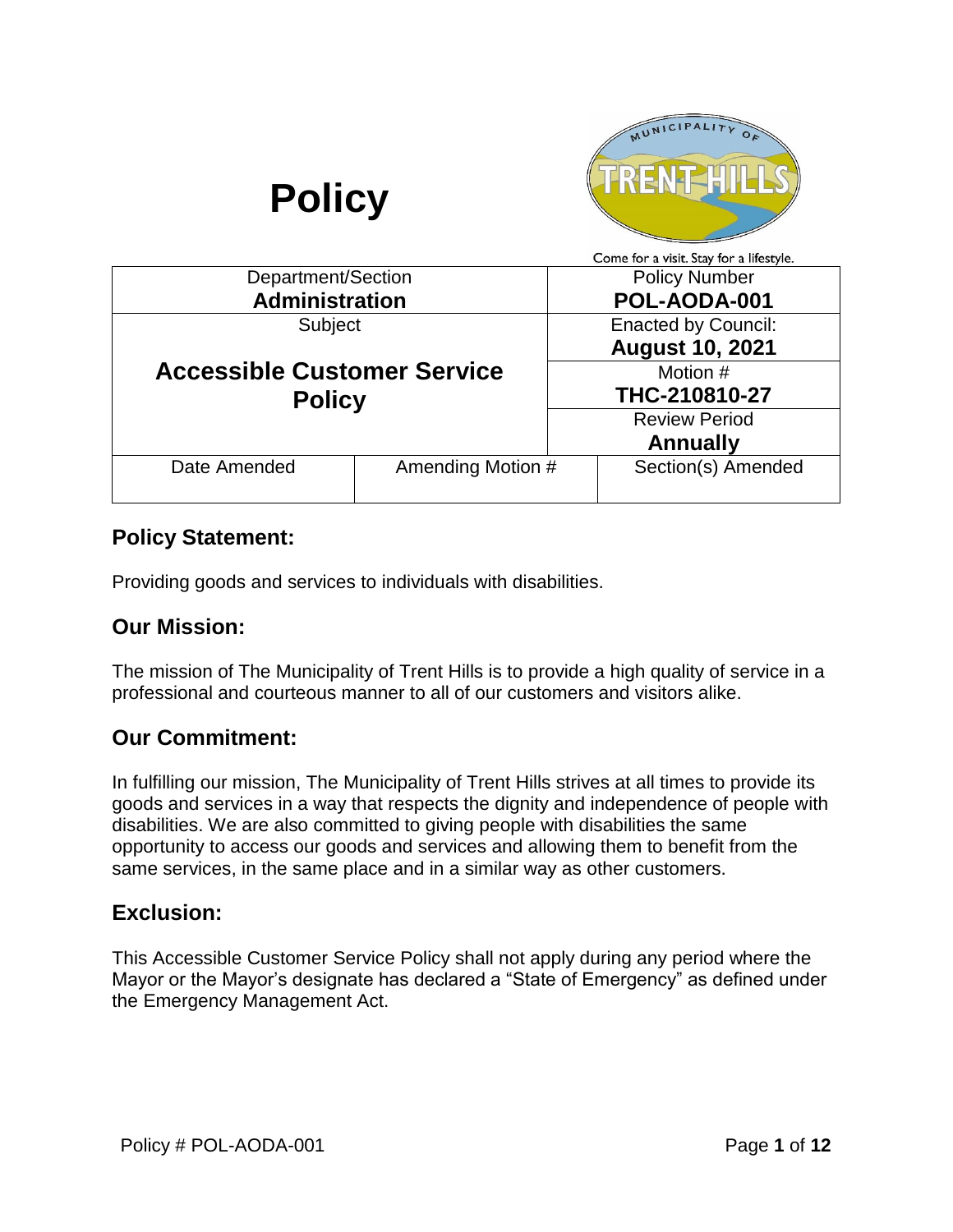## **Providing goods and service to individuals with disabilities:**

The Municipality of Trent Hills is committed to excellence in serving all customers including people with disabilities and we will carry out our functions and responsibilities in the following areas:

### **Communication**

Staff will communicate with people with disabilities in ways that take into account their disability.

Training will be provided to staff who communicate with customers on how to interact and communicate with people with various types of disabilities (refer to Training Program Levels AODA-001-4).

### **Telephone services**

The Municipality of Trent Hills is committed to providing fully accessible telephone service to our customers. We will train staff to communicate with customers over the telephone in clear and plain language and to speak clearly and slowly. Staff will offer to communicate with customers by e-mail, regular mail or TTY service if telephone communication is not suitable to their communication needs or is not available.

### **Assistive devices**

The Municipality of Trent Hills is committed to serving people with disabilities who use assistive devices to obtain, use or benefit from our goods and services. Staff will be trained and familiar with various assistive devices that may be used by customers with disabilities while accessing our goods or services.

### **Billing**

The Municipality of Trent Hills is committed to providing accessible invoices to all of our customers. For this reason, invoices will be provided in the following formats upon request: hard copy; large print or e-mail. Staff will answer any questions customers may have about the content of the invoice in person, by telephone or email.

## **Use of service animals and support persons:**

The Municipality of Trent Hills is committed to welcoming people with disabilities who are accompanied by a service animal on the parts of our premises that are open to the public and other third parties. We will also ensure that all staff, volunteers and others dealing with the public are properly trained in how to interact with people with disabilities who are accompanied by a service animal.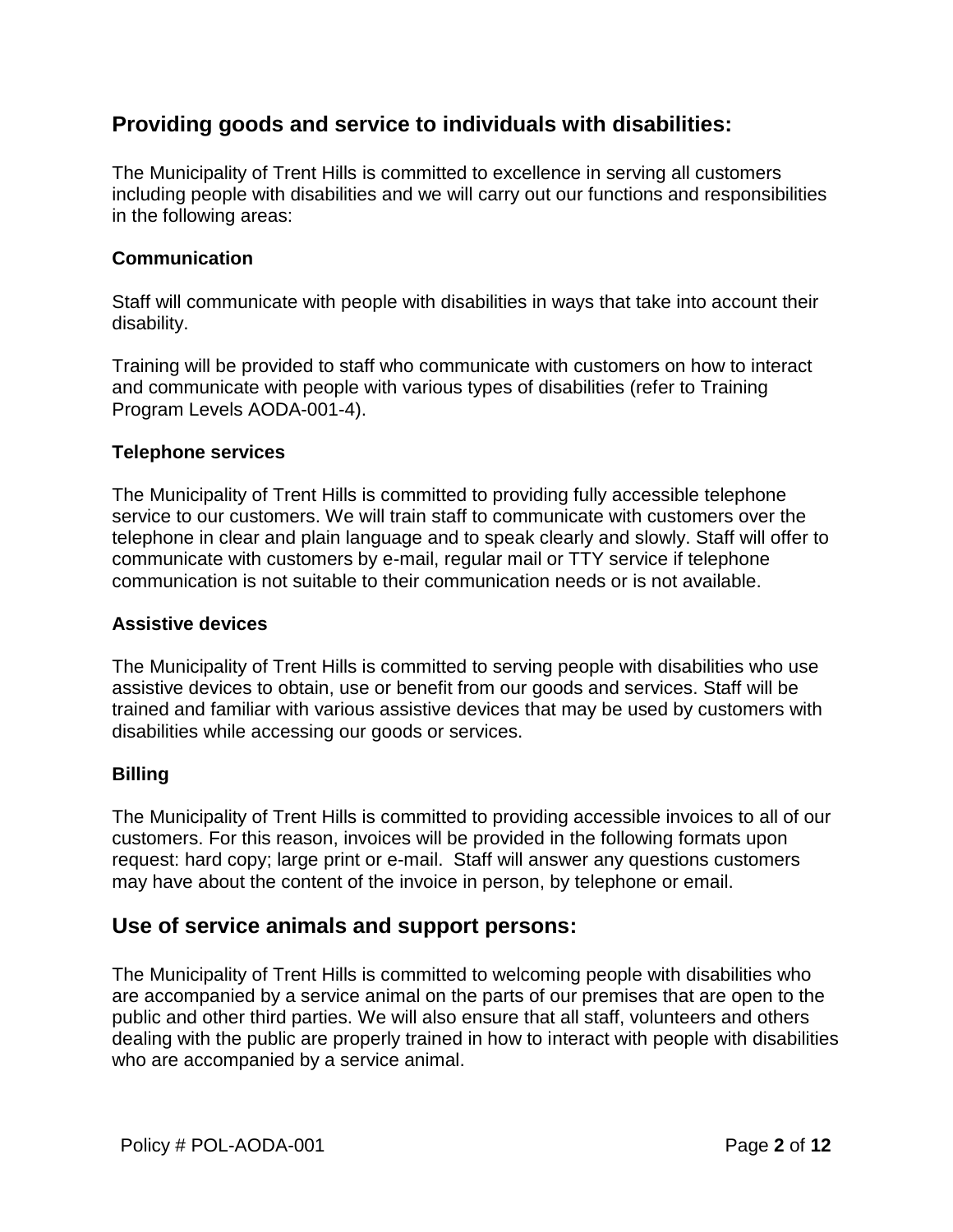The Municipality of Trent Hills is committed to welcoming people with disabilities who are accompanied by a support person. Any person with a disability who is accompanied by a support person will be allowed to enter any Municipality of Trent Hills public function with his or her support person. At no time will a person with a disability who is accompanied by a support person be prevented from having access to his or her support person while participating in a Trent Hills function.

Fees will not be charged for support persons for admission to any Trent Hills function. Customers will be informed of this by a notice that will be posted on the Municipal website and at each Trent Hills function where a fee for admission is charged.

## **Notice of temporary disruption:**

The Municipality of Trent Hills will provide customers with notice in the event of a scheduled or unexpected disruption in the facilities or services usually used by people with disabilities. This notice will include information about the reason for the disruption, its anticipated duration, and a description of alternative facilities or services, if available. The notice will be placed at public entrances and service counters of the affected premises (refer to Scheduled Service Disruption AODA-001-2 and Unexpected Service Disruption AODA-001-3).

# **Training:**

The Municipality of Trent Hills is committed to training all staff and volunteers in accessible customer service, other Ontario's accessibility standards and aspects of the Ontario Human Rights Code that relate to persons with disabilities.

In addition, the Municipality will train:

- a) All persons who participate in developing the organization's policies; and
- b) All other persons who provide goods, services or facilities on behalf of the organization.

Training of municipal employees and volunteers on accessibility relates to their specific roles.

Training includes:

- Purpose of the Accessibility for Ontarians with Disabilities Act, 2005 and the requirements of the Customer Service Standards;
- Municipal policies related to the Customer Service Standards;
- How to interact and communicate with people with various types of disabilities;
- How to interact with people with disabilities who use an assistive device or require the assistance of a service animal or a support person;
- How to use the equipment or devices available on-site or otherwise that may help with providing goods, services or facilities to people with disabilities.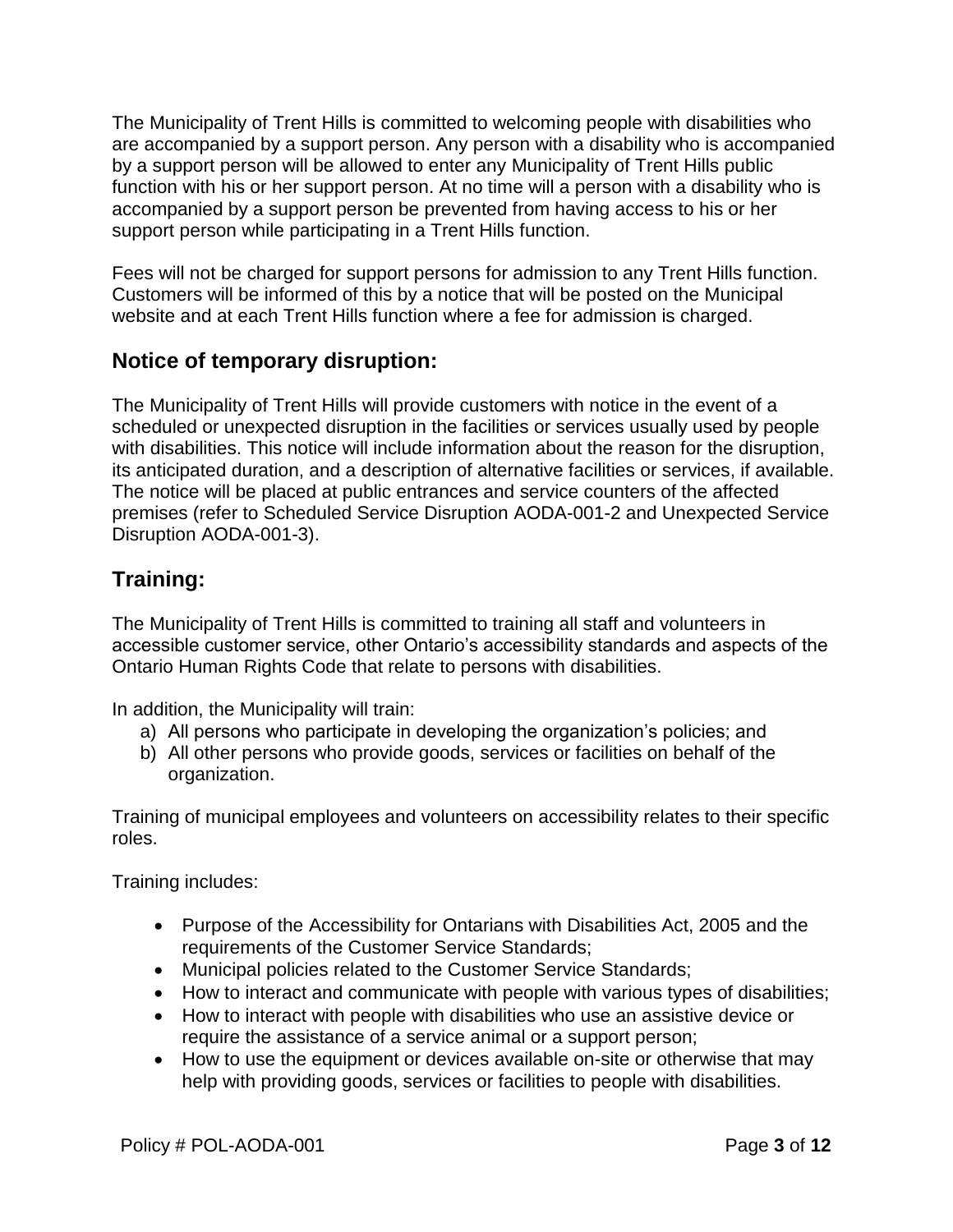What to do if a person with a disability is having difficulty in accessing our organization's goods, services or facilities.

Applicable staff and volunteers will be trained on policies, practices and procedures that affect the way goods and services are provided to people with disabilities. Staff will also be trained on an ongoing basis when changes are made to these policies, practices and procedures (refer to Training Program Levels AODA-001-4). The Municipality maintains records of the training provided including the dates on which the training was provided and the number of individuals to whom it was provided.

## **Feedback process:**

The ultimate goal of the Municipality of Trent Hills is to meet and surpass customer expectations while serving customers with disabilities. Comments on our services regarding how well those expectations are being met are welcome and appreciated.

Feedback regarding the way the Municipality of Trent Hills provides goods and services to people with disabilities can be made by regular mail, e-mail, telephone or in person. All feedback will be directed to the Office of the Clerk**.** Customers can expect to hear back within five working days (refer to Accessible Customer Feedback AODA-001-1).

## **Modifications to this or other policies:**

The Municipality of Trent Hills is committed to developing customer service policies that respect and promote the dignity and independence of people with disabilities. Therefore, no changes will be made to this policy before considering the impact on people with disabilities.

Any policy of The Municipality of Trent Hills that does not respect and promote the dignity and independence of people with disabilities will be modified or removed.

## **Questions about this policy:**

This policy exists to achieve service excellence to customers with disabilities. If anyone has a question about the policy, or if the purpose of the policy is not understood, an explanation should be provided by, or referred to, the Office of the Clerk of The Municipality of Trent Hills.

## **Feedback:**

Feedback from our customers gives the Municipality of Trent Hills opportunities to learn and improve. The Municipality encourages our customers to make a compliment, a complaint, or suggestions on ways to improve our services.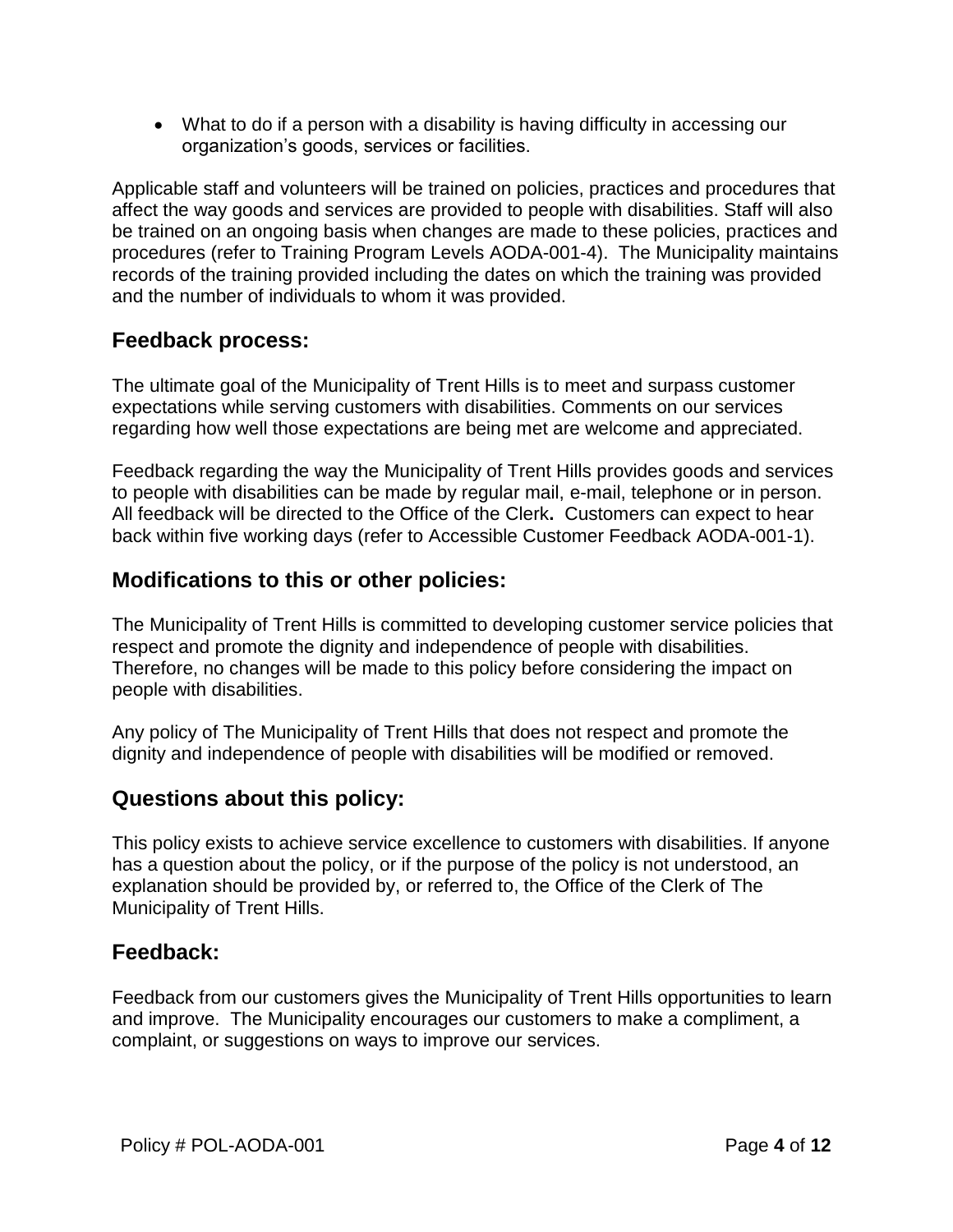To assist the Municipality of Trent Hills in ensuring that the delivery of goods and services to those with disabilities is provided in an effective and timely manner, the customer is invited to provide their feedback.

The Office of the Clerk will respond either in writing, in person, by e-mail or telephone acknowledging receipt of feedback and will set out the actions to be taken within five working days (refer to Accessible Customer Feedback AODA-001-1).

Feedback may be provided in writing, in person, by e-mail or telephone, addressed to:

The Office of the Clerk Municipality of Trent Hills 66 Front Street South P.O. Box 1030 Campbellford, Ontario K0L 1L0 Phone: (705) 653-1900 Ext. 248 Fax: (705) 653-5203 e-mail: [feedback@trenthills.ca](mailto:feedback@trenthills.ca)

## **Service Animals and Support Persons:**

Service animals, such as guide dogs, offer independence and security to many people with various disabilities. Some laws generally prohibit animals in certain areas such as food preparation areas; however service animals are permitted in most public facilities.

A Support person assists people with disabilities in a variety of ways, by assisting with communication such as an intervener sign language interpreter or as a Personal Support Worker providing physical assistance. A support person may also be a friend or relative that will assist and support the customer.

- Every employee shall use reasonable efforts to allow persons with disabilities to use their own assistive devices to access our goods and services.
- $\Box$  Every employee shall allow a person with a disability to be accompanied by their guide dog or service animal unless the animal is excluded by law. Where an animal is excluded by law from the premises, the reason why the animal is excluded shall be explained to the person with the disability. Other reasonable arrangements to provide goods and services shall be explored with the assistance of the person with the disability.
- □ In the event a service animal is unruly or disruptive (jumping at people, biting or other potential harmful behavior) an employee may ask the person with a disability to remove the animal from the area or refuse access to goods or services. Other reasonable arrangements to provide goods or services shall be explored with the assistance of the person with the disability.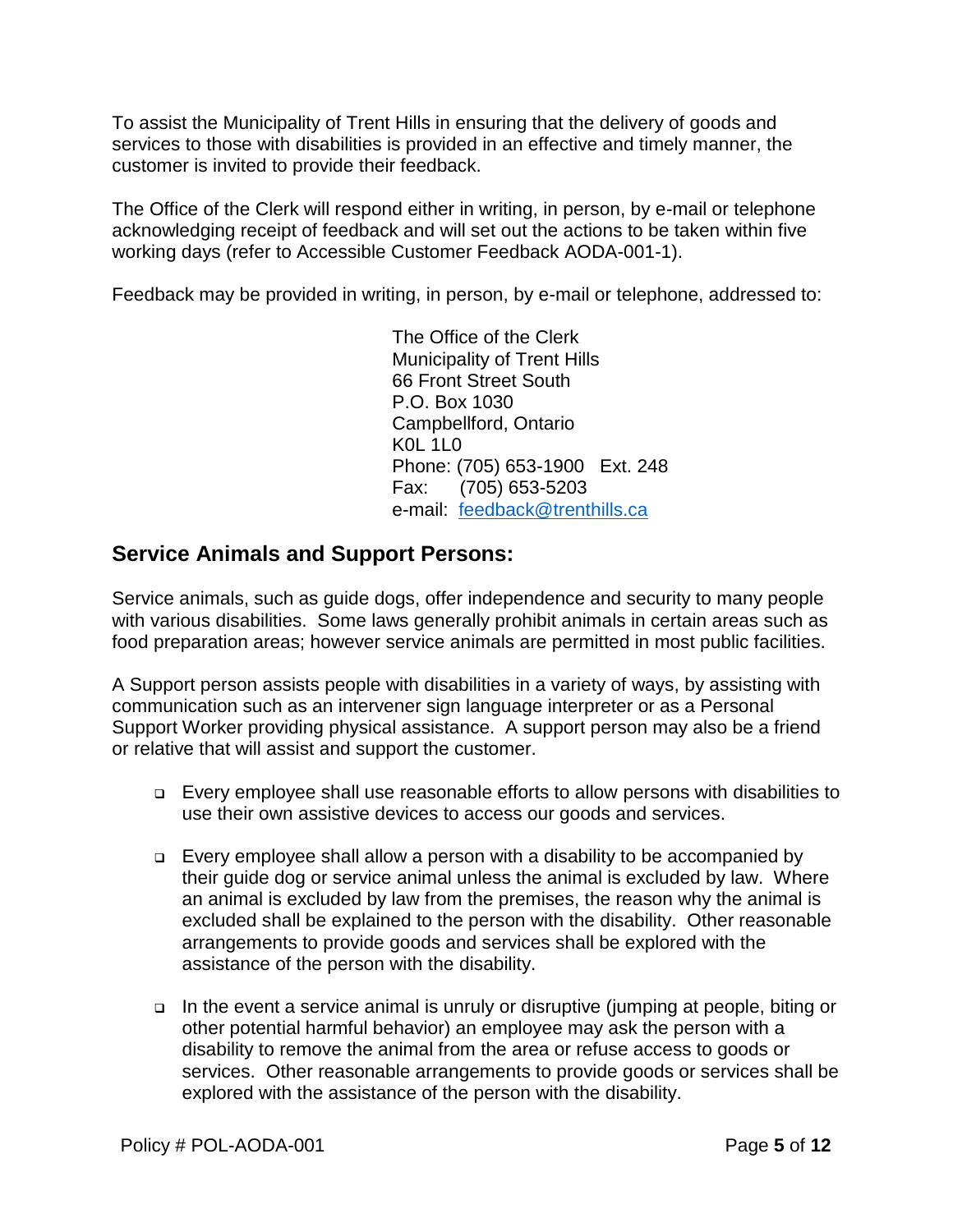□ Persons with a disability may be accompanied by their support person while accessing goods and/or services provided by the Municipality of Trent Hills.

## **Admission Fees:**

Recreation and community living opportunities are critical to the health and quality of life for all residents. Persons with disabilities often require personal assistance in activities of daily living.

 Persons with cognitive, visual or physical disabilities that create a barrier to independent use of municipal facilities, programs and events may submit an application to the Office of the Clerk (refer to Application for Support Person AODA-001-5). Approved applicants shall be issued a card permitting them and one support person access to any municipal function, program or event according to the policy of "one person – one fare". The fare shall be based on the category of the disabled person, i.e. adult, student, child or senior (refer to Support Person Access Card AODA-001-6).

## **Disruption of Service:**

It is possible that from time to time there will be disruptions in service, such as an entrance way that is under repair, renovations that limit access to an area or that is temporarily unavailable. If a service disruption is planned and expected, it is important to provide reasonable notice (refer to Scheduled Service Disruption AODA-001-2 and Unexpected Service Disruption AODA-001-3).

- A Notice of Scheduled Disruptions will be provided on the municipal web site, in a local newspaper and on bulletin boards at the appropriate site and at the Municipal Office.
- $\Box$  In the event of an unexpected disruption in service, notice may be provided in a variety of ways and will be done as quickly as possible.
- In the event of a service disruption, alternative methods of service may be considered and those impacted by the service interruption shall be informed of any alternative methods.

## **Training:**

Every person who participates in developing the policy, practices and procedures under Ontario Regulation 429/07 – Accessibility Standards for Customer Service - shall participate in customer service training.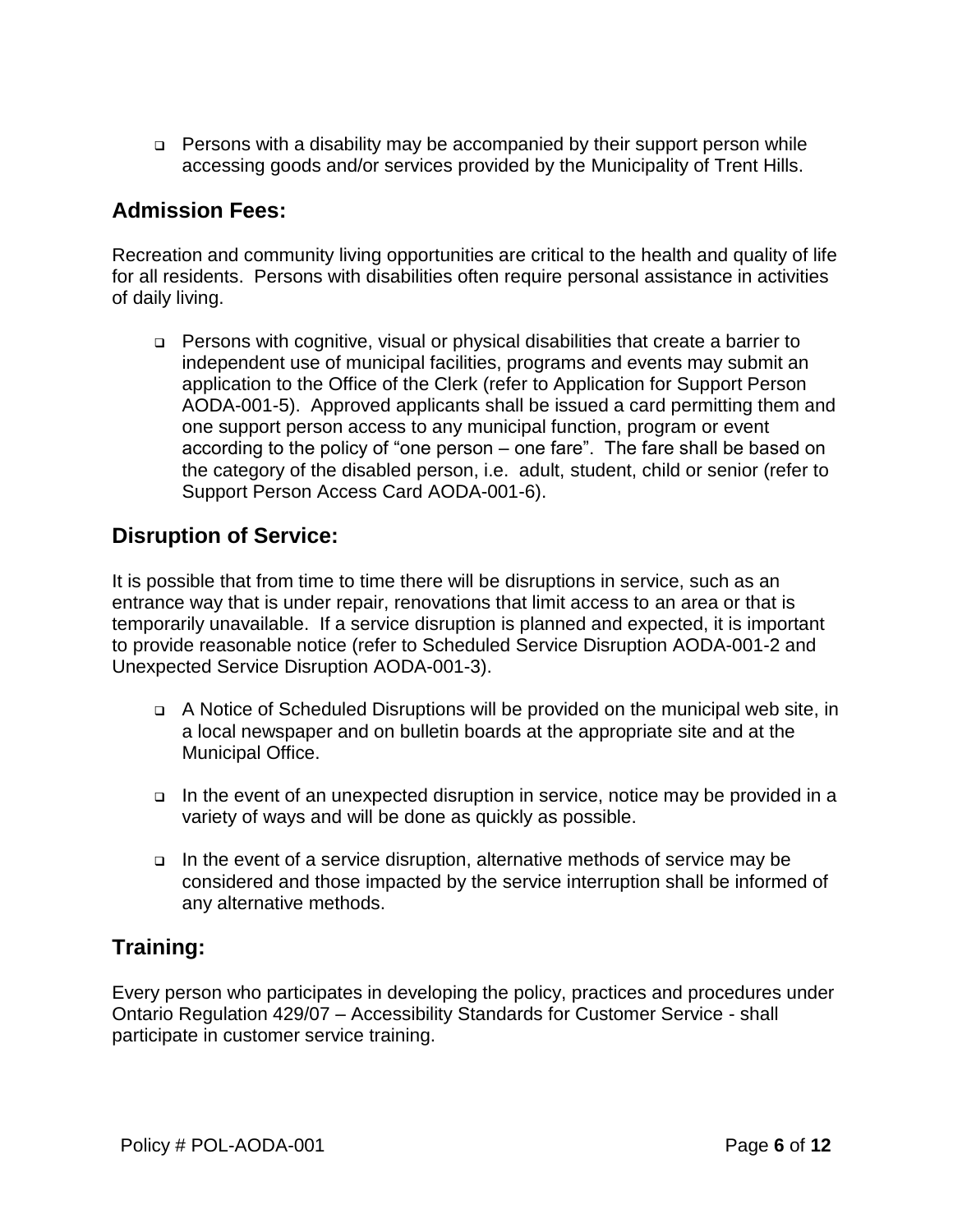Every person who deals with the public on behalf of the Municipality of Trent Hills shall participate in accessible customer service training (refer to Training Program Levels AODA-001-4).

Level 1 shall participate in training at the time of hire and Level 2 shall participate in training as soon as practical after being assigned.

Ongoing training on changes to policies, procedures and new equipment shall be provided.

The method and amount of training shall be geared to the trainee's role in terms of public service (refer to Training Program Levels AODA-001-4).

Training records shall be kept, including names of participants, date of training and the level of training provided (refer to Accessible Training Log AODA-001-7).

## **Definitions and Best Practices:**

## **Physical**

Physical disabilities include a range of functional limitations from minor difficulties in moving or coordinating one part of the body, through muscle weakness, tremors, and/or paralysis. Physical disabilities can be congenital such as Muscular Dystrophy; or acquired, such as tendonitis. A physical disability may affect an individual's ability to:

- Perform manual tasks such as holding a pen, turning a key or gripping a door knob
- Move around independently
- Control the speed or coordination of movement
- Reach, pull or manipulate objects
- Have strength or endurance

### **Best practices and procedures for Customer Service:**

There are many types and degrees of physical disabilities, and not all require a wheelchair. It may be difficult to identify a person with a physical disability.

- Do not ignore the customer and address only their support person. Speak normally and directly to your customer.
- People with physical disabilities often have their own way of doing things. Ask before you help.
- Wheelchairs and other mobility devices are part of a person's personal space, don't touch, move or lean on them.
- Provide your customer information about accessible features of the immediate environment (automatic doors, accessible washrooms, etc.)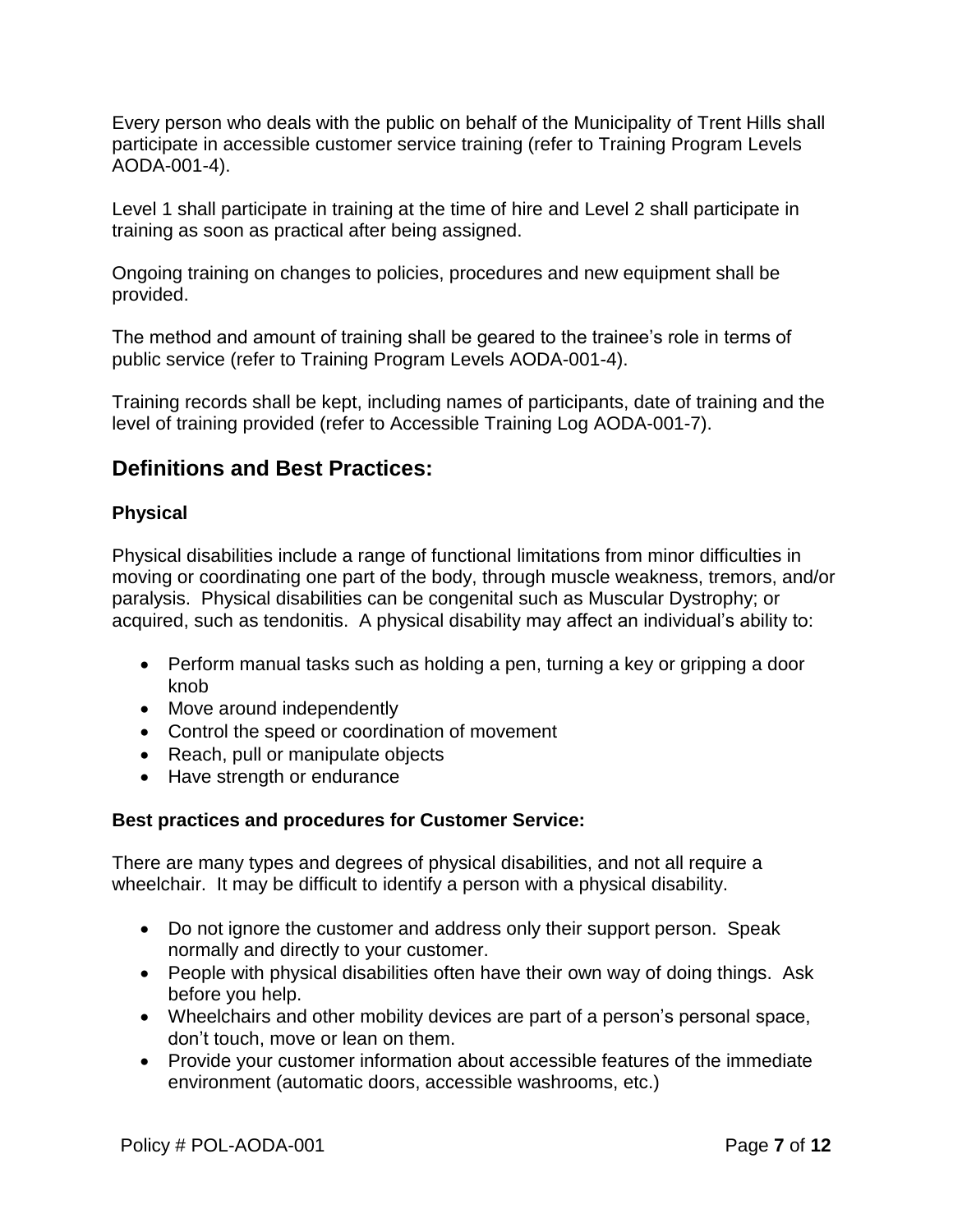- Keep ramps and corridors free of clutter.
- If a counter is too high or wide, step around it to provide service.
- Provide seating for those who cannot stand in line.
- Be patient. Customers will identify their needs to you.

### **Speech**

Speech disabilities involve the partial or total loss of the ability to speak. Typical disabilities include problems with:

- Pronunciation
- Pitch and loudness
- Hoarseness or breathlessness
- Stuttering or slurring

### **Best practices and procedures for Customer Service:**

Some people have problems communicating. It could be the result of cerebral palsy, hearing loss, or another condition that makes it difficult to pronounce words, causes slurring or stuttering, or not being able to express oneself or understand written or spoken language. Some people who have severe difficulties may use communication boards or other assistive devices.

- If possible, communicate in a quiet environment.
- Give the person your full attention. Don't interrupt or finish their sentences.
- Ask them to repeat as necessary or to write their message.
- Verify your understanding.
- Patience, respect and willingness to find a way to communicate are your best tools.

### **Hearing**

Hearing loss can cause problems in distinguishing certain frequencies, sounds or words. A person who is deaf, deafened or hard of hearing may be unable to:

- Use a public telephone.
- Understand speech in noisy environments.
- Pronounce words clearly enough to be understood by strangers.

### **Best practices and procedures for Customer Service:**

Like other disabilities, hearing loss has a wide variety of degrees. Remember, customers who are deaf or hard of hearing may require assistive devices when communicating.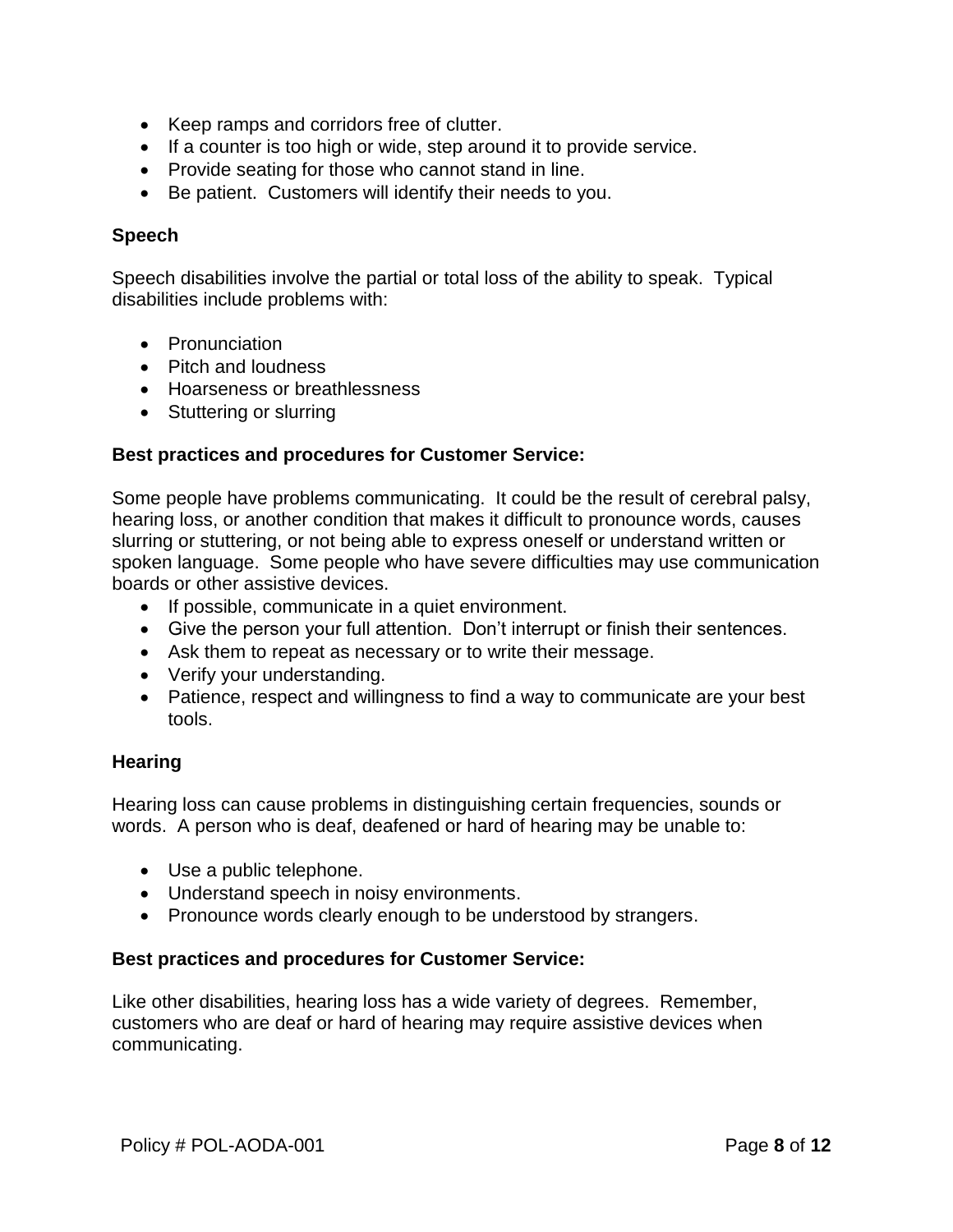- Attract the customer's attention before speaking. The best way is a gentle touch on the shoulder or gently waving your hand.
- Always ask how you can help. Don't shout. Speak clearly.
- Be clear and precise when giving directions and repeat or rephrase if necessary. Make sure you are understood.
- Face the person and keep your hands and other objects away from your face and mouth.
- Deaf people may use a sign language interpreter to communicate. Always direct your attention to the customer first.
- Any personal matters (e.g. financial) should be discussed in a private room to avoid other people overhearing.
- If the person uses a hearing aid, try to speak in an area with few competing sounds.
- If necessary, write notes back and forth to share information.
- Don't touch service animals they are working and must pay attention at all times.

### **Deaf-Blindness**

Deaf-blindness is a combination of hearing and vision loss. The result for a person who is deaf-blind is significant difficulty accessing information and performing daily activities. Deaf-blindness interferes with communication, learning, orientation and mobility. People who are deaf-blind communicate using various language systems such as Braille, telephone devices, communication boards and any combination thereof. Many people who are deaf-blind use the services of an Intervener who relays information and facilitates auditory and visual information and acts as a sighted guide.

### **Best practices and procedures for Customer Service:**

Most people who are deaf-blind will be accompanied by an intervener – a professional who helps with communicating.

Interveners are trained in special sign language that involves touching the hands of the client in a two-hand, manual alphabet or finger spelling and may guide and interpret for their client.

- Do not assume what a person can or cannot do. Some people who are deafblind have some sight or hearing, while others have neither.
- A customer who is deaf-blind is likely to explain to you how to communicate with them or give you an assistance card or a note explaining how to communicate with them. Do not touch or address the service animals – they are working and must pay attention at all times.
- Never touch a person who is deaf-blind suddenly or without permission unless it is an emergency.
- Understand that communication can take some time. Be patient.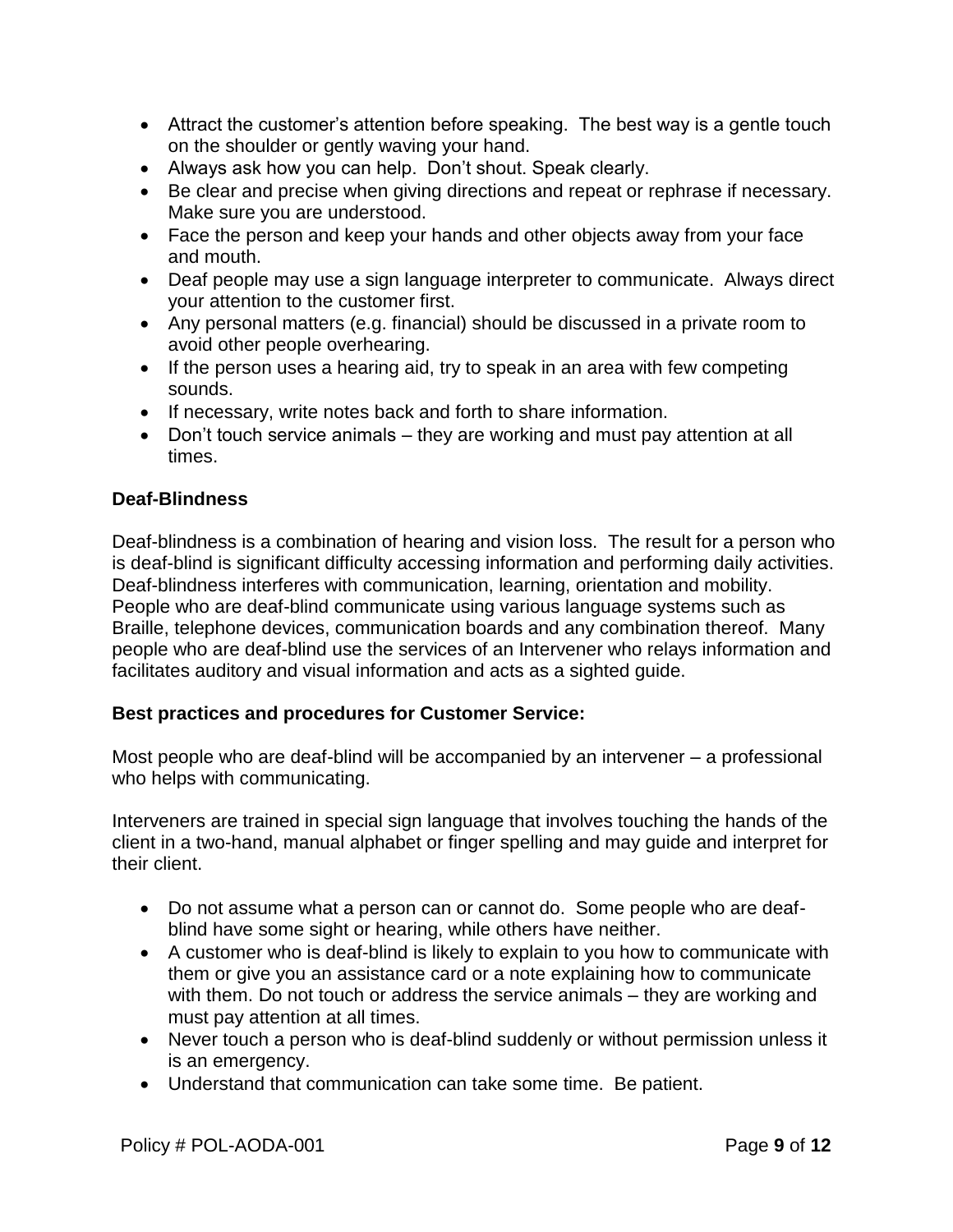• Direct your attention to the customer.

### **Vision**

Vision disabilities reduce one's ability to see clearly. Very few people are totally blind. Many have limited vision such as tunnel vision, where a person has a loss of peripheral or side vision or a lack of central vision which means they cannot see straight ahead. Some can see the outline of objects while others can see the direction of light. Vision loss can result in:

- Difficulty reading or seeing faces
- Difficulty maneuvering in unfamiliar places
- Inability to differentiate colours or distances
- The need for bright light or contrast
- Night blindness

### **Best practices and procedures for Customer Service:**

Vision disabilities can restrict your customers' ability to read signs, locate landmarks or see hazards. In some cases, it may be difficult to tell if a person has a vision disability. Others may use a guide dog or white cane.

- Verbally identify yourself before making physical contact.
- If the person uses a service animal, do not touch or approach the animal.
- Verbally describe the setting, form or location as necessary.
- Offer your arm to guide the person. Do not grab or pull.
- Never touch your customer without asking permission unless it is an emergency.
- Don't leave your customer in the middle of a room. Show them to a chair or guide them to a comfortable location.
- Don't walk away without saying good-bye.

### **Intellectual**

Intellectual disabilities affect a person's ability to think and reason. It may be caused by genetic factors such as Downs Syndrome, exposure to environmental toxins such as Fetal Alcohol Syndrome, brain trauma or psychiatric disorders. People with intellectual or developmental disabilities may have difficulty doing many things most of us take for granted. These disabilities can mildly or profoundly limit one's ability to learn. You may not be able to know that someone has this disability unless you are told or you notice the way people act, ask questions or use body language.

A person with an intellectual disorder may have difficulty with:

- Understanding spoken and written information
- Conceptual information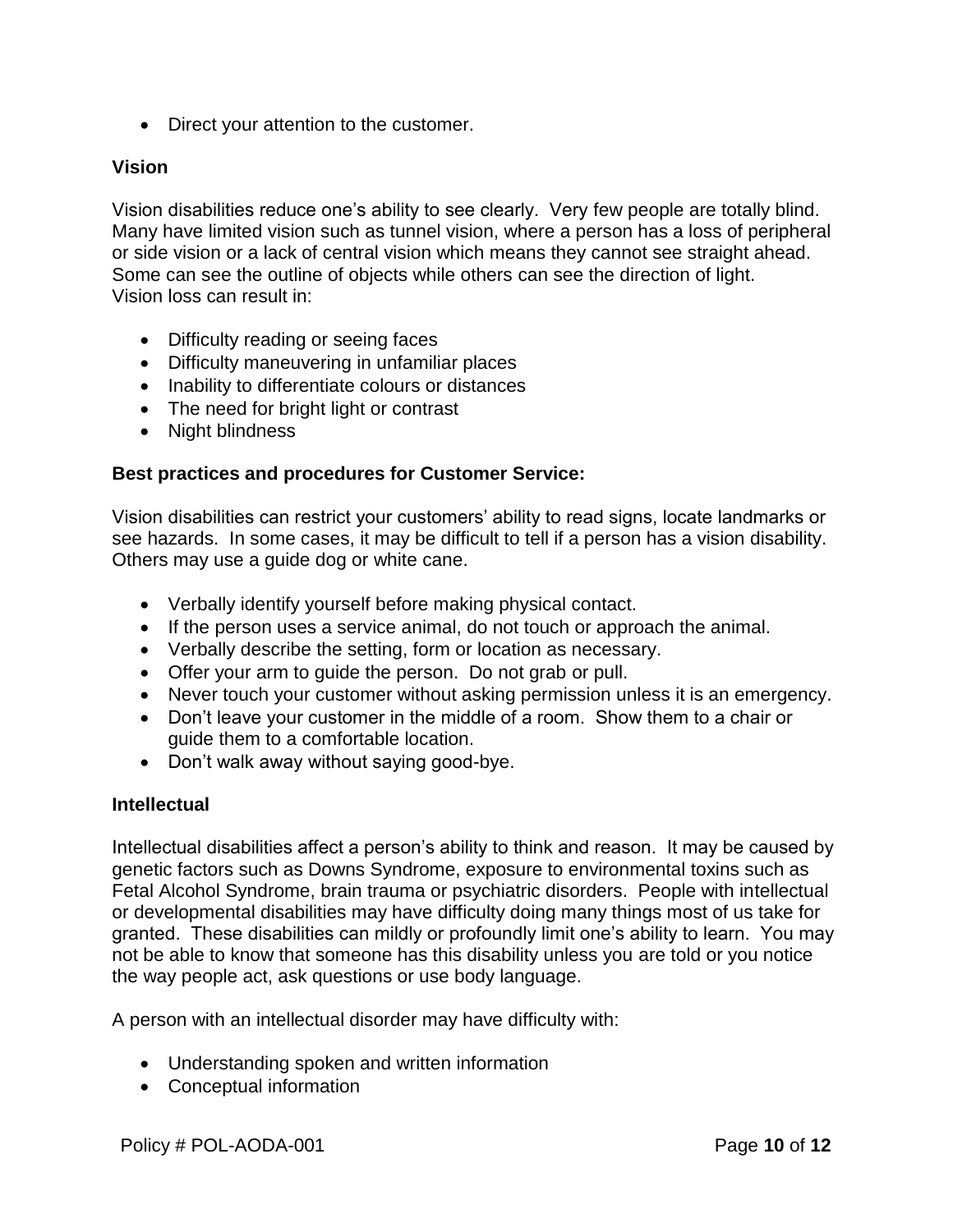- Perception of sensory information
- Memory

### **Best practices and procedures for Customer Services:**

As much as possible, treat your customers with an intellectual or developmental disability like anyone else. They may understand more than you think and they will appreciate you treating them with respect.

- Don't assume what a person can or cannot do.
- Use clear and plain language.
- Be prepared to explain and provide examples regarding information.
- Remember that the person is an adult and unless you are informed otherwise, can make their own decisions.
- Be patient and verify your understanding.
- If you can't understand what is being said, don't pretend. Just ask again.
- Provide one piece of information at a time.
- Speak directly to your customer.

### **Learning**

Learning disabilities include a range of disorders that effect verbal and non-verbal information acquisition, retention, understanding and processing. People with a learning disability have average or above average intelligence but take in and process information and express knowledge in different ways. Learning disabilities are generally invisible and the ability to function varies greatly. Learning disabilities can result in difficulties in the following:

- Problem solving
- Reading
- Time management
- Way finding
- Processing information

### **Best practices and procedures for Customer Service:**

- Respond to any requests for verbal information.
- Assist with filling in forms and so on, with courtesy.
- Allow extra time to complete tasks, if necessary.